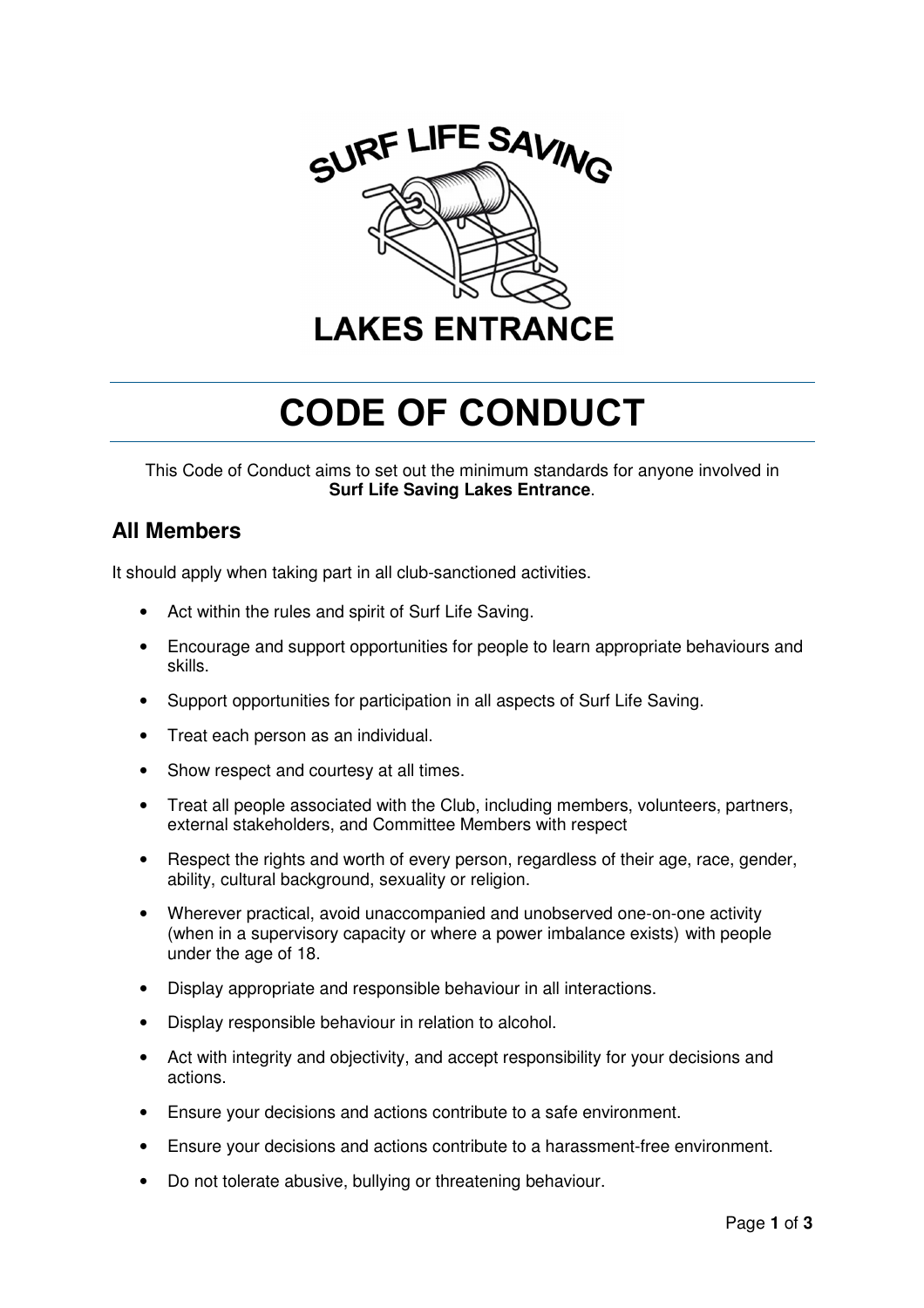- Be honest at all times
- Adhere to the legislative requirements of the Club
- Adhere to the policies and procedures established by the Club
- Respect the equipment and resources of the Club and only use these in Club related business
- Always represent the Club in a professional manner

## **Administrators, Coaches & Officials**

- Ensure quality supervision and instruction for all members.
- Act honestly, in good faith and in the best interests of Surf Life Saving as a whole.
- Conduct club responsibilities with due care, competence and diligence.
- Place the safety and welfare of the members above all else.
- Help each person to reach their potential. Respect the talent, developmental stage and goals of each person and encourage them with positive and constructive feedback.
- Ensure that any physical contact with another person is appropriate to the situation and necessary for the person's skill development.
- Ensure all competitors are included and can participate, regardless of their race, gender, ability, cultural background, sexuality or religion.
- Be consistent, impartial and objective when making decisions.
- Address unsporting behaviour and promote respect for other competitors, coaches and officials.

### **Parents**

- Encourage your child to participate, do their best and have fun.
- Focus on your child's participation, effort and performance, rather than winning or losing.
- Never ridicule or yell at a child for making a mistake or losing a competition.
- Help out the coach or officials at training and games, where possible.
- Model appropriate behaviour, including respect for other competitors and officials.

### **Spectators**

- Respect the effort and performances of competitors and officials.
- Reject the use of harassment, bullying or violence in any form, whether by other spectators, coaches, officials or competitors.